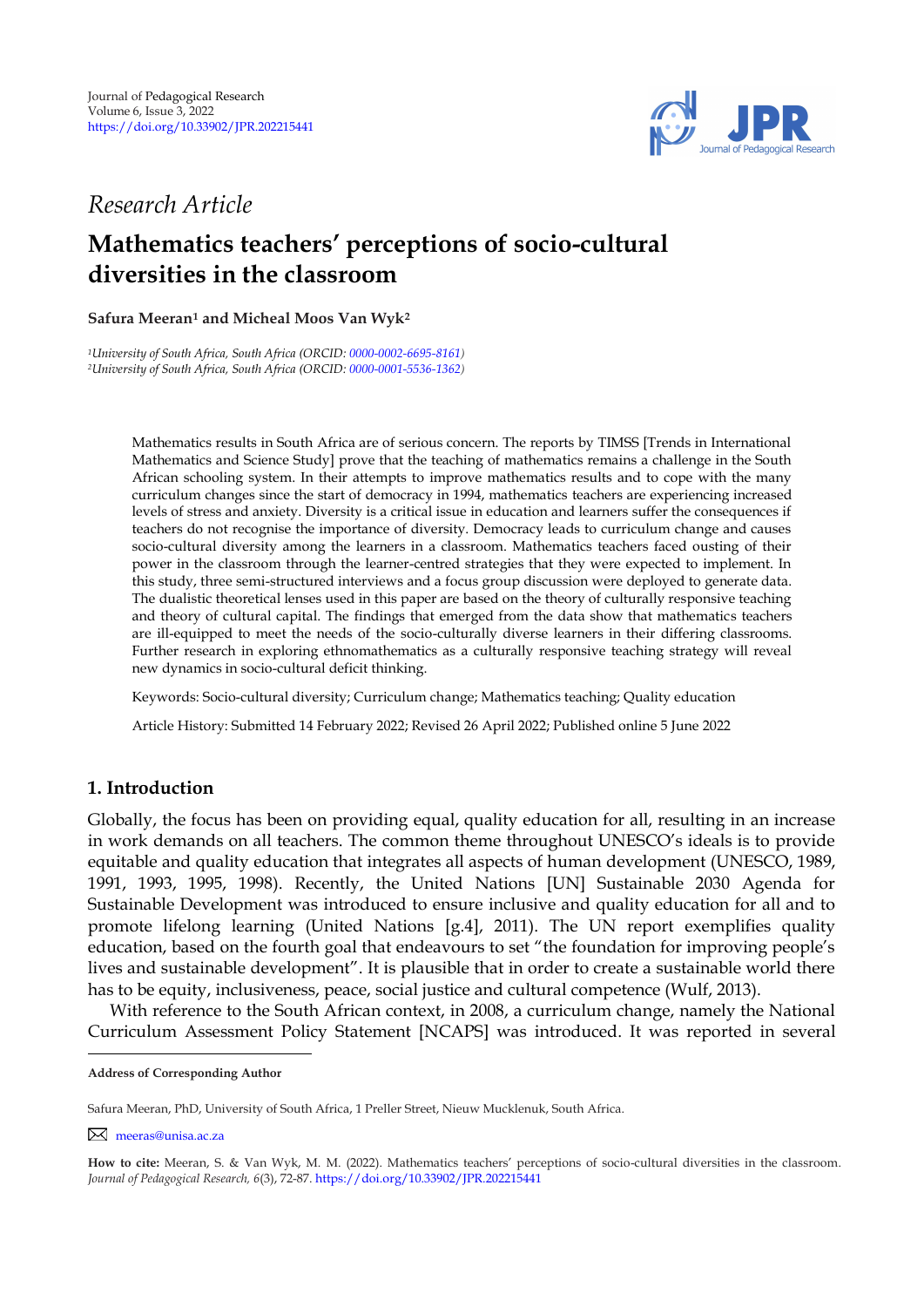educational studies that South African teachers did not make a pedagogical shift nor have the necessary knowledge and skills and were unprepared to teach culturally responsive classes (Braun, 2017; Govender, 2018; Hoadley, 2007; Meeran, 2017; Reddy, 2006). For almost three decades of curriculum changes, teachers were left behind, unprepared in applying culturally responsive pedagogies within the many diverse classroom settings. Furthermore, the South African education system was more focussed on the results-driven performance of grade 12 national certificate examinations as well as the TIMSS report [Trends in International Mathematics and Science Study] as the only forms of measurement in determining the quality of the education system (Luneta, 2015; Reddy et al., 2016; Visser et al., 2015). Meeran (2017) as well Govender (2018) argues that mathematics teachers were faced with a challenge to teach learners from multicultural, multilingual, and diverse socio-economic backgrounds because they were not trained or empowered to teach culturally responsive classes. With that being the case, it is crucial that mathematics teachers receive diversity training to ensure that learners get equal learning opportunities. Based on empirical evidence and TIMSS reports, learners are generally performing poorly in mathematics in South African classrooms (Hoadley, 2007; Pournara et al., 2015; Reddy, 2006). Furthermore, it is compounded that the changing mathematics curricula, teaching workload burdens and teachers" negative perceptions of teaching socio-culturally diverse learners have an influence on the performance of mathematics in South African schools.

The purpose, therefore, of this article is to explore whether there is a need for socio-cultural training for mathematics teachers and that such training could result in improvement of students results in mathematics. This has prompted an exploration into mathematics teachers" perceptions of teaching socio-culturally diverse learners. Therefore, the single case study methodology is used to investigate mathematics teachers' views on culturally responsive teaching and how they mitigate the phenomenon of cultural diversity in teaching mathematics. The research questions for this paper are:

RQ 1) What are Grade 10 mathematics teachers' perceptions of culturally responsive teaching?

RQ 2) How are mathematics teachers mitigating socio-cultural diversity in the particular subject?

### **2. Literature Review**

#### **2.1. A Synopsis of the Study's Theoretical Frame**

First, this paper is partially underpinned by the theory of culturally responsive teaching by Ladson-Billings (1995) and extended by Gay (2010) as a notion that "encompasses curriculum content, learning context, classroom climate, student-teacher relationships instructional techniques, classroom management, and performance assessment (p. 33). A plethora of studies define "culture" as a societal way living in expression through customs, socially specific actions, and cultural processes. In every society, mathematics teachers and learners have a cultural reference which is unique to the society and context. Furthermore, scholars of culturally responsive teaching [CRT] argues that teachers are compelled to design and implement practices to support the cultural reference of learners which is unique of how they view the world and brings this frame of references into the mathematics classroom (Aguirre & del Rosario Zavala, 2013; Nolan & Keazer, 2021b; Tileston & Darling, 2008). Therefore, Presmeg (2007, p. 435) argues that mathematics as a "*cultural product with all its complexities and contestations"* which is vital for teachers to recognise, prepare and support for these cultural references of learners. These cultural references of learners can only be accommodated through culturally responsive teaching pedagogies. For example, all learners are taught using the same CAPS mathematics curriculum so as not to disadvantage one another in the South African context but teachers must be sensitive to each learner"s cultural reference. Moreover, Boutte (2012) and Ladson-Billings (1995, 2009) stress that for a cultural response pedagogy to be implemented successfully, teachers need to have the knowledge, skills and even the dispositions to support the socio-cultural diversity in the classroom. Furthermore, school districts need to provide professional development training for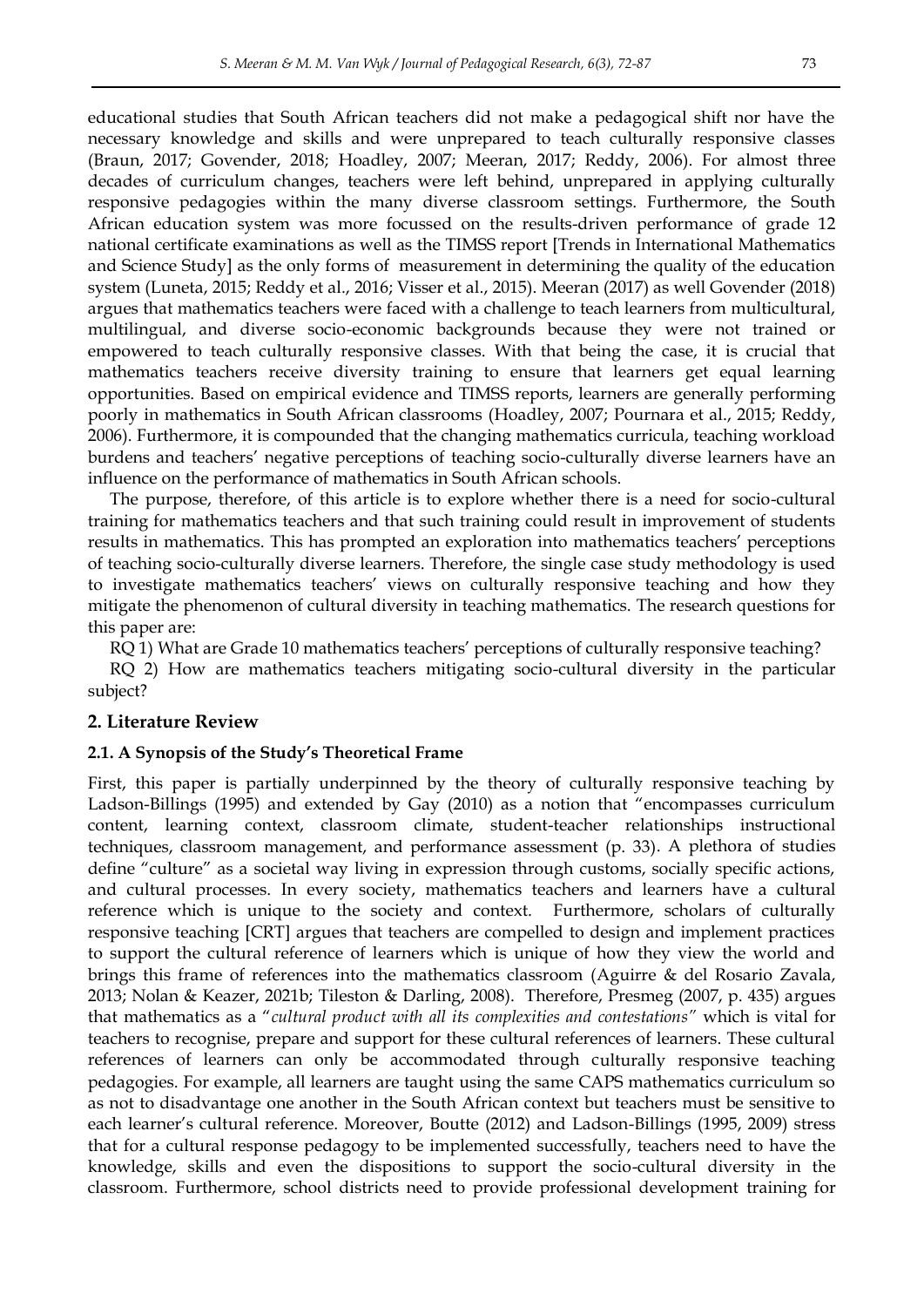these teachers (Aguirre, & del Rosario Zavala, 2013; Bonner et al., 2018; Ukpokodu, 2011). South Africa shows a lack of support in presenting these professional development culturally responsive teaching workshops (Bansilal & Rosenberg, 2016). As a result, this lack of support to assist teachers to meet the needs of the diverse learners in the classroom will prolong the deficit thinking in teachers. There is, therefore, a need to explore mathematics teachers" perceptions of socio-cultural diversity as is relevant to mathematics teaching.

Second, the theory of cultural capital *is based on the seminal work of Bourdieu (1984) which reflected the theory of cultural capital. Bourdieu argues that this theory is driven by knowledge as the "*legitimate culture" contained within the community. Several studies advocate the same sentiments by Bourdieu – namely, that it is important for the teacher to use the very same cultural capital to teach, empower and advance the socio-culturally diverse learners in order to bring legitimate change within the classroom (Bonner et al., 2018; Walter, 2018). Studies reported that cultural capital is focused on the teacher as carrier of the cultural capital knowledge of each learner reflected as a unique socio-cultural human with specific strengths. Therefore, as custodian of the cultural capital carrier, the teacher that must be sensitive to advance the well-being of the learner by nurturing and promoting a cultural responsiveness environment (Boutte, 2012; Ladson-Billings, 2009; Soldaat, 2019; Walter, 2018).

The concept "cultural capital" is applied in this article to interpret the data collected to explain the socio-cultural perceptions of teachers pertaining to the diverse learners whom they teach. In addition, Deem and Lucas (2007) define Bourdieu"s cultural capital as *"the educational qualifications and forms of cultural differentiation such as language, cultural dispositions and general proximity to and knowledge of cultural institution"* (pp. 118–119)*.* We argue that mathematics teachers in this study are assumed to have cultural capital that may potentially influence their perception of sociocultural diversity from a social status perspective. As a form of disciplinary knowledge, mathematics as a subject can be regarded as a type of cultural capital because it can be used as a resource that enhances social status (Strickfaden & Heylighen, 2010). Feza (2018) confirms that a subject such as mathematics is regarded as the domain of the elite. Hence, those who have the relevant cultural capital to succeed in mathematics will have access to better job opportunities. The cultural capital that people have is regarded as an asset which could enable them to acquire the desired power and status. Dumais (2006) found that teachers favoured learners who had the necessary cultural capital at their disposal. If learners have the necessary cultural capital in mathematics, participants may react similarly as in Dumais"s (2006) study as it could also mean less work for them.

Mathematics as cultural capital does allow access to those who have it and seems to ignore those who do not. Democratic curriculum policies are formulated to give access to equitable education for all learners in the classroom. Bourdieu (1973) posits that education converts social hierarchies into academic hierarchies, perpetuating social norms in the process. Hence, as Bourdieu (1973) argues, education is steeped in cultural capital and is used to divide learners further. However, Stacey (2019) states that mathematics teachers are equipped to teach in diverse classroom settings. Furthermore, assumptions of mathematics teachers on how mathematics should be taught will not allow them to meet the needs of the diverse socio-cultural learners in their classrooms. There is also the burden of meeting the standards of globalisation through standardised testing such as the TIMSS (Carrim, 2017). Moreover, teachers are scrutinised according to their students" achievement (Beets, 2012; Hanushek & Rivkin, 2012). Teachers will, therefore, devote more attention to those students who perform better, thereby echoing the cultural capital of the dominant social class and determining how they would work with the different learners in the classroom.

While there are many roles that teachers are expected to play, dealing with the diversity of multicultural learners in the classroom can result in socio-cultural deficits (Chronaki & Planas, 2018; Stacey, 2019). In this regard, Bacchi (2009, p.1) defines deficit thinking as "all sorts of thinking for how the issues are thought about and for how the people involved are treated and are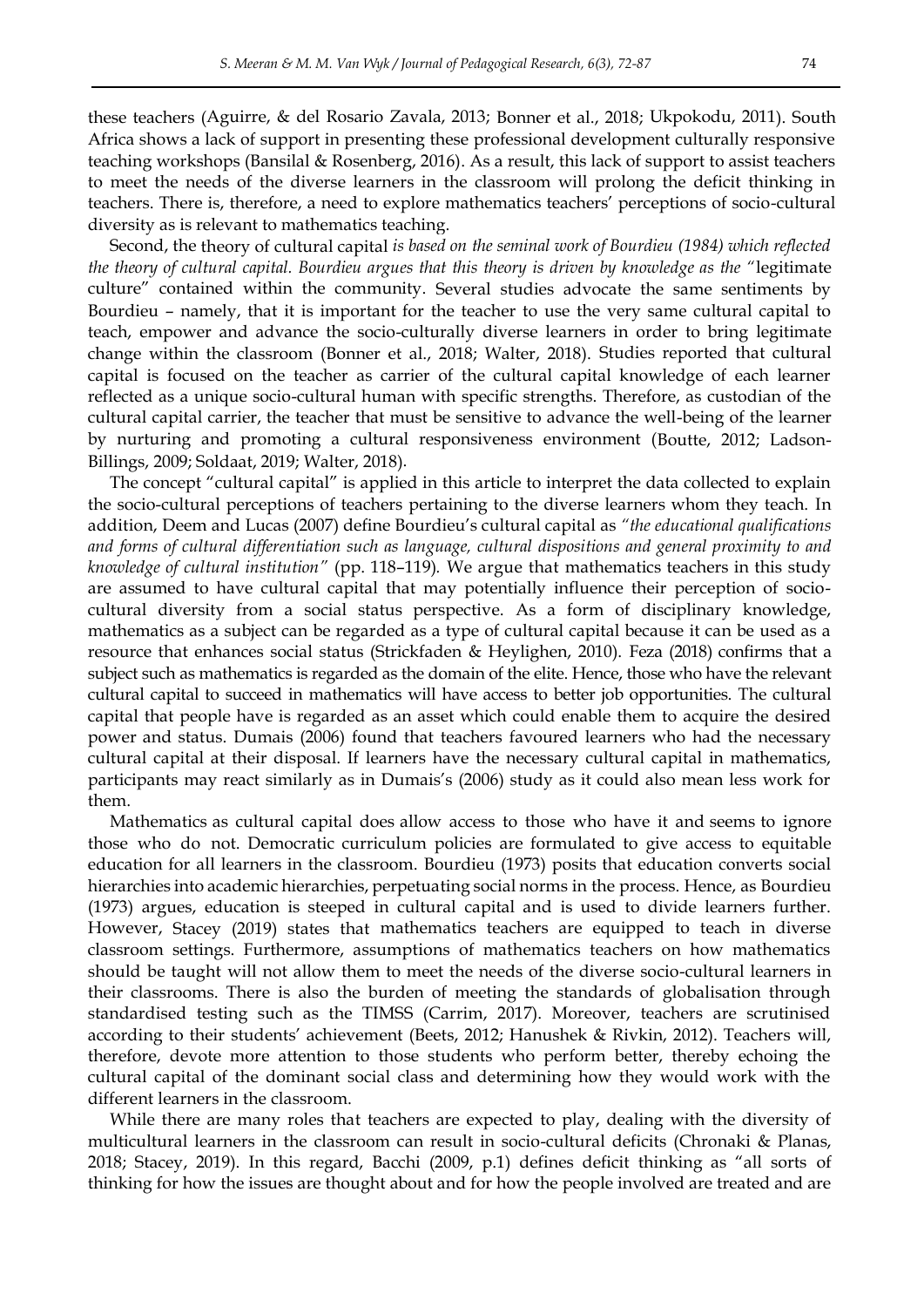evolved to think about themselves". In a study by Stacey (2019), for instance, the teacher blames his deficiencies on the poor intellect of his learners and the lack of guidance of school management. Clearly, it becomes the way such a teacher thinks and speaks. Furthermore, Chahine (2018) as well as Bonner, Warren and Jiang (2018) state that the beliefs and biases that teachers have when teaching diverse, multicultural students contribute to their deficit thinking. Soldaat (2019) relates this socio-cultural deficit in thinking to power relations between teachers and students.

## **2.2. Culturally Responsive Teaching-based Practices in Teaching Mathematics**

## *2.2.1. Philosophical lens of culturally responsive teaching*

As discussed earlier, Ladson-Billings (1995) coined culturally responsive teaching (CRT) as phenomenon based on learners" societal connections through cultures, languages and societal experiences as a frame of cultural reference. Extensive research had been conducted on CRT as phenomenon that activate students' cultural frame of reference, contextualised the learning space, building sound relationships, tapping into the students' cultural capital and setting-up an encouraging learning environment (Gay, 2010; Harding-DeKam, 2014; Setati, 2005). CRT occurs during the interactions of the teacher and the students. Hence, according to Gay (2018) teachers play an essential role through their attitudes, quality of instructions as well as their pedagogical skills to teach and assess the diverse learners in the classroom. Gay (2018, p. xxvii) proceeds to define CRT as teaching that "centres classroom instruction in multi-ethnic, cultural frames of reference".

## *2.2.2. Designing a conducive environment for a culturally responsive mathematics*

There have been several international studies and guidance on culturally responsive teaching in mathematics (Nolan & Keazer, 2021b; Xenofontos et al., 2021). In response to mathematics education Keazer and Nolan (2021) as well as Nolan and Keazer (2019, 2021a) in their work in Canada and United States, have testified to commit to create a pedagogy that responds to the culture as well as the knowledge of students in Mathematics. However, they do allege that there are no particular tools that would support teachers in teaching in a culturally responsive way, hence they have attempted to provide a framework of reference for which mathematics educators could test their own cultural responsive pedagogies and allows them to examine their own sociocultural awareness (Nolan & Keazer, 2021b). In providing a quality education to all the students in the classroom means meeting the diverse cultural needs of the students in the classroom. Hence, through the many studies they portray in their paper, Xenofontos et al. (2021) claim that mathematics instruction needs to take on a social justice stance to allow for the critical development of teachers in the United Kingdom to adequately cater for culturally responsive instruction in the classroom.

## *2.2.3. Implementation of ethnomathematics as a culturally responsive mathematics strategy*

Teachers have an opportunity implementing CRT strategies in mathematics. While there are many strategies that are available for teachers to implement culturally responsive pedagogies. As has been suggested with the framework of reference by Nolan and Keazer (2021b), there still exists the issue of creating culturally responsive mathematics classrooms. One such culturally responsive pedagogy to meet the needs of the mathematics classroom is that of ethnomathematics. Ethnomathematics was developed and defined by D" Ambrosio (1984, p. 286) as:

"… a result of the interaction of their individual, developed practices, knowledge and in particular jargons …. and codes, which clearly encompass the way they mathematise, that is the way they count, measure, relate, and classify and the way they infer. [We are] in the relationship between ethnomathematics and society, where "ethnos" comes into practice as the modern and very global concept of ethno both as race and/or culture. This implies language codes, symbols, values, attitudes and so on, and which naturally imply science and mathematics practices".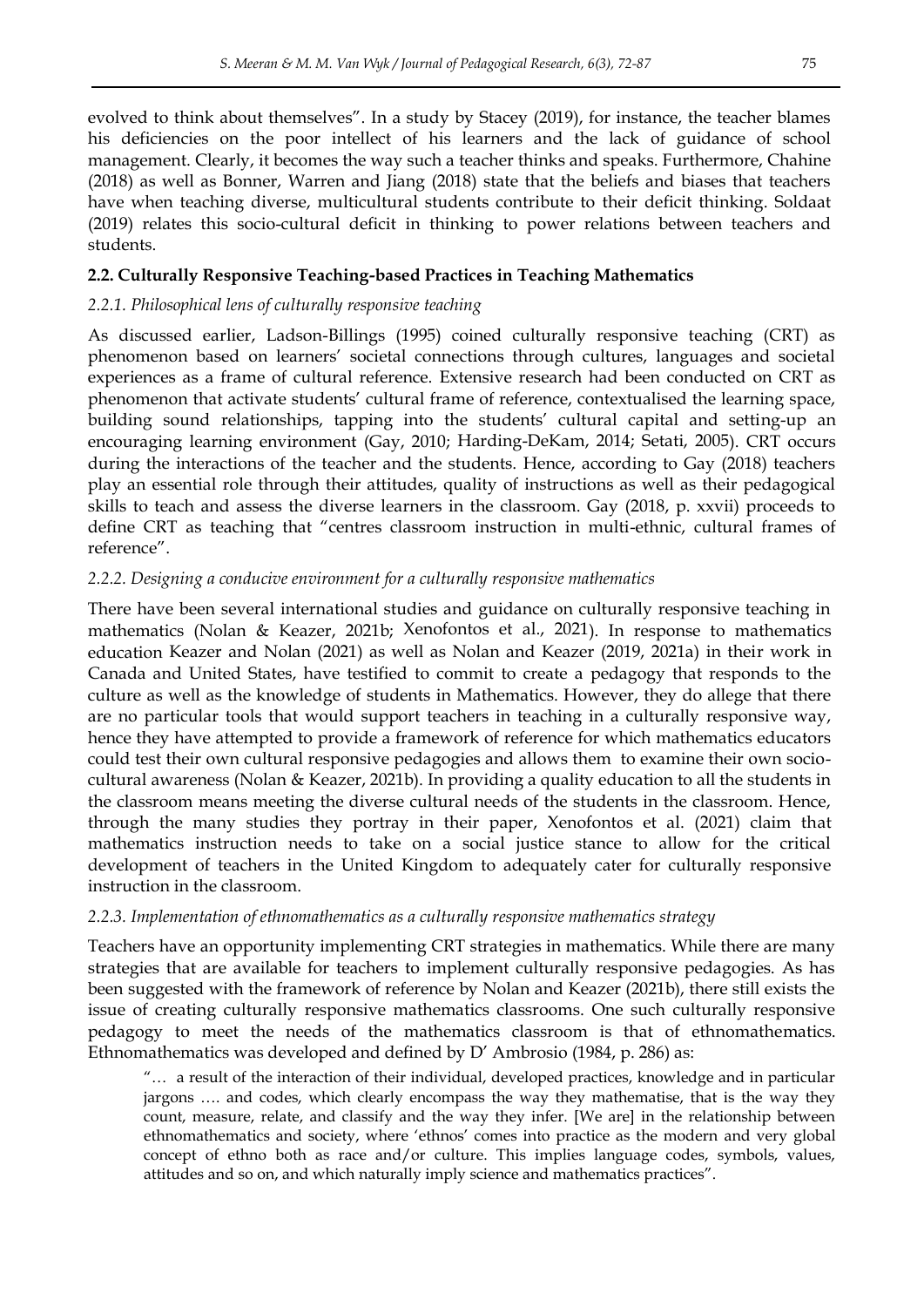In view of the seminal text of D" Ambrosio (1984), several ethnomathematics studies reported that it is a form of art or the technique of knowing, understanding, explaining and integrating culture and mathematics in diverse cultural contexts (Balamurugan, 2015; Davidson, 2000). For example, Mania and Alam (2021) reported that Indonesian mathematics teachers applied traditional meals and games in teaching mathematics concepts for cognition which is related to students" cultural reference. Based on the latter notion, ethnomathematics as a mathematics CRT strategy is the study of mathematics and culture which serves as a foundation for building cultural references amongst teachers-students. This CRT strategy enhances sound relationships, tap into the students' cultural capital, and encourage learning environment (Lubis et al., 2021; Mania & Alam, 2021). Hence, ethnomathematics allows for the teacher to take into account the cultures of the students while teaching Mathematics. The above statement is exemplified by Aikpitanyi and Eraikhuemen (2017) who argue that mathematics can be understood better if the mathematics that is used in daily lives of the existing cultures is brought into the classroom to improve student performance. Some strategies that can be used in ethnomathematics are cultural games (Riberio et al., 2020) as well as cultural artefacts (Garcia-Olp et al., 2022; Imswatama & Lukman, 2018).

#### **2.3. Contextualisation of Mathematics Education within South African Schools**

In South Africa, since 1994, curriculum policy transformation involved the adoption of equitable education policies (Meeran, 2017). Moreover, Carrim (2017) adds that this required teachers to fulfil multiple roles in keeping with the educational policies that centred on building a nation based on human rights. Although curriculum policy change to mediate learning did not specify any particular method, it embraced many progressive pedagogical methods (Can, 2021; Flanagan, 2014; Lekgoathi, 2010; Vithal & Volmink, 2005). In addition, Long and Nyoni (2021) argue that mathematics teachers need to change their pedagogical paradigms to be more inclusive and to be responsive to diverse learner needs and should apply progressive pedagogies and strategies for active engagement of learners. During the past decade, South African teachers experienced many CAPS changes which caused teachers, especially mathematics teachers, to resort to familiar teaching methods and teacher-centred approaches, as they were afraid to make the change from familiar to "banking methods". Adams et al. (2016) refer to the new progressive methods as culturally oppressive methods that do not cater for the needs of socio-cultural diversities of learners in the classroom to create meaningful learning.

South Africa is trying to improve the quality of mathematics education through quintile ranking, which is based on the socio-economic status of learners in the community. After all, those learners from poorer socio-economic backgrounds were non-English-speaking learners (non-ESL) who struggle with mathematics. A study by Reddy et al. (2016) confirms the findings revealed in the TIMSS report – that language is a major barrier to mathematics learning. Hence, the quality of mathematics education has not improved as teachers struggle to teach socioculturally diverse learners with language barriers. Consequently, teachers' understanding of the socio-cultural differences between learners will influence how they teach them. Mathematics teaching in South Africa entailed many challenges, which resulted in the poor performance of South African learners (Hoadley, 2007; Reddy et al., 2016; Venkat & Askew, 2021). Similarly, Arends et al. (2017) allege that while there may be improvement in some areas of mathematics education in South African secondary schooling, the quality of mathematics education still has not improved. The authors believe that teaching practices where teachers interact with learners to help them understand mathematical concepts is the issue (as confirmed by Arends et al., 2017). In other words, teachers do not interact with learners enough for them to understand mathematical concepts. Bosman and Schultz (2018) extend the argument by citing that if South African learners are taught according to their learning styles, their academic achievements may improve. We concur with the latter – therefore, mathematics teachers in South Africa need to interact with learners enough for them to know their learning styles. For example, scholars stress that even with the culturally rich perspective of using cultural artefacts and community engagements such as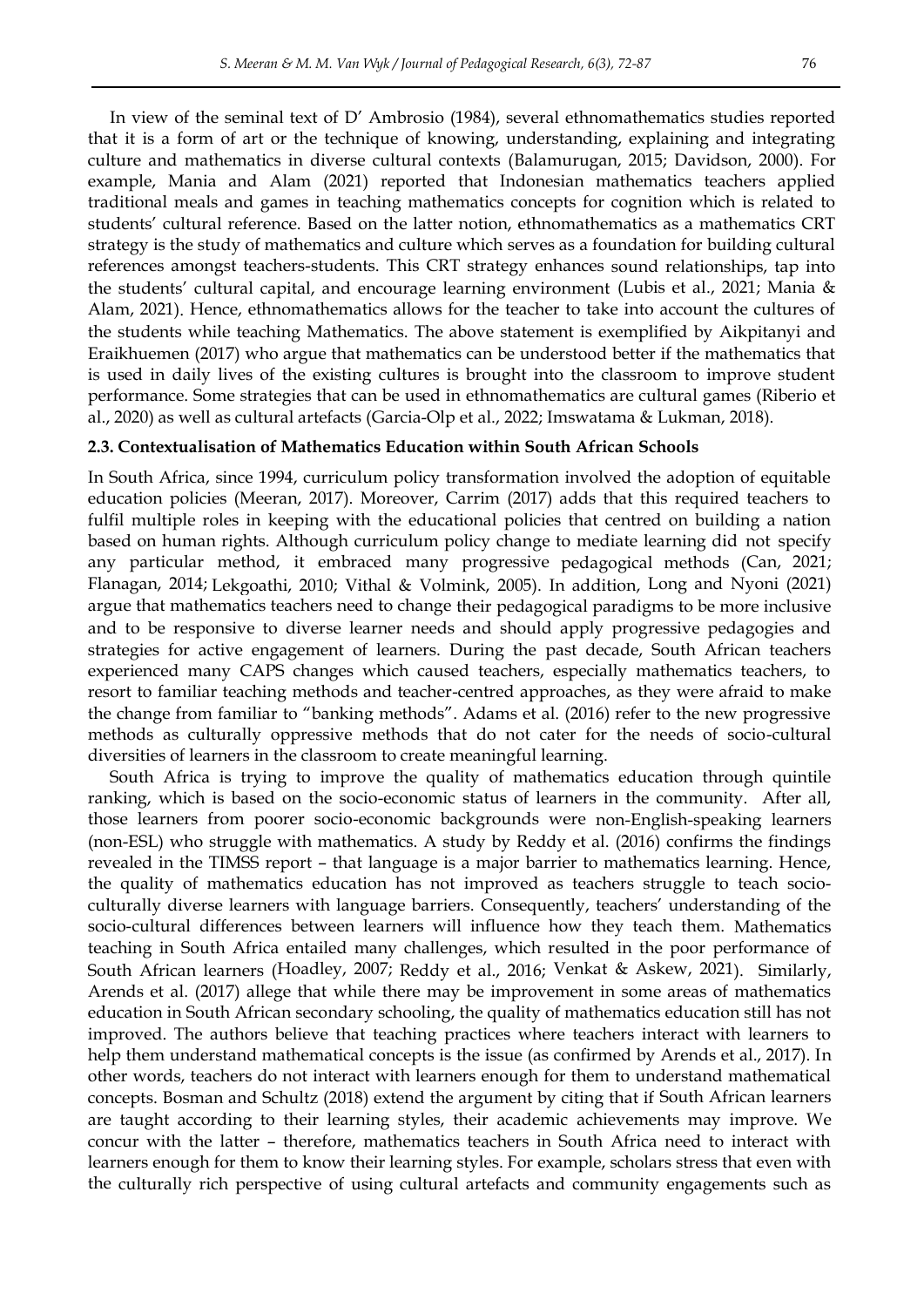cultural games to learn mathematics in South Africa, there is improvement in mathematics results (Feza, 2018; Hoadley, 2007; Ogbonnaya & Awuah, 2019). However, Feza (2018) also acknowledges that these culturally profound mathematical engagements are seldom used because of the ideology that mathematics belongs to the elite and is the prerogative of the Westernised perspectives.

Mathematics teachers still opt for and use teacher-centred methods (Arends et al., 2017), which is a way for teachers to maintain their power as they assume that they are agents of knowledge. There is no doubt that the teacher-centred methods were applied with success, but a change in curriculum policy requires a different pedagogical approach – to teach for social justice in the mathematics classroom. A Canadian study by Varghese (2019) argues against a "no size fits all" approach but for a pedagogical paradigm shift in teaching mathematics to learners; a "holistic approach". This holistic approach is meant to advance non-English-speaking learners" mathematical understanding independently and cooperatively. Additionally, Pereira (2019) posits that putting into action the concept of social justice as is mandated by the democratic education policies to teach socio-culturally diverse learners in the classroom is a complex process. Consequently, teachers have to justify their work, which results in them laying the blame elsewhere when they are unable to meet the demands. The deficit thinking of teachers in diverse socio-cultural contexts becomes a problem as South African policies mandate that teachers are supposed to treat all learners equally (Department of Education [DoE], 2011a). Mathematics teachers" perceptions of the socio-cultural differences among learners can create this deficit thinking. Clearly, teachers need assistance to change their perceptions of diversity.

## **3. Method**

#### **3.1. Research Design**

Qualitative case study methodology was used to gain deep insight into how mathematics teachers implement new curriculum policies when teaching socio-culturally diverse learners. Yin (2009, p.18) describes case study research as *"an empirical inquiry about a contemporary phenomenon (e.g. a case) set within its real-world context – especially when the boundaries between the phenomenon and context are not clearly evident".*

#### **3.2. Participants**

The geographical context of participants is the semi-rural areas of Tongaat and Verulam in Kwa-Zulu Natal, South Africa. Participants teach at secondary schools in the area which have diverse students from generally poor to middle class backgrounds. These schools are mandated to implement the CAPS curriculum.

The case study methodology allowed the researcher to study the case of mathematics teachers who teach Grade 10 mathematics. Purposive selection of participants was done to deliberately choose participants for the study (Cohen et al., 2018). These teachers were professionally trained at tertiary level to teach mathematics as a school subject. They had to have been trained in mathematics to observe whether their training influenced how they teach mathematics now. During the interviews, the participating teachers confirmed that they have been teaching the subject for a period ranging between twenty and twenty-eight years. The teachers started teaching before 1994, hence they were suitable participants as their years of experience through the changing curricula allowed me to perceive their attitudes towards mathematics teaching. Five of the mathematics teachers who were chosen for the study taught Grade 10 mathematics.

Table 1 presents the characteristics of the participants.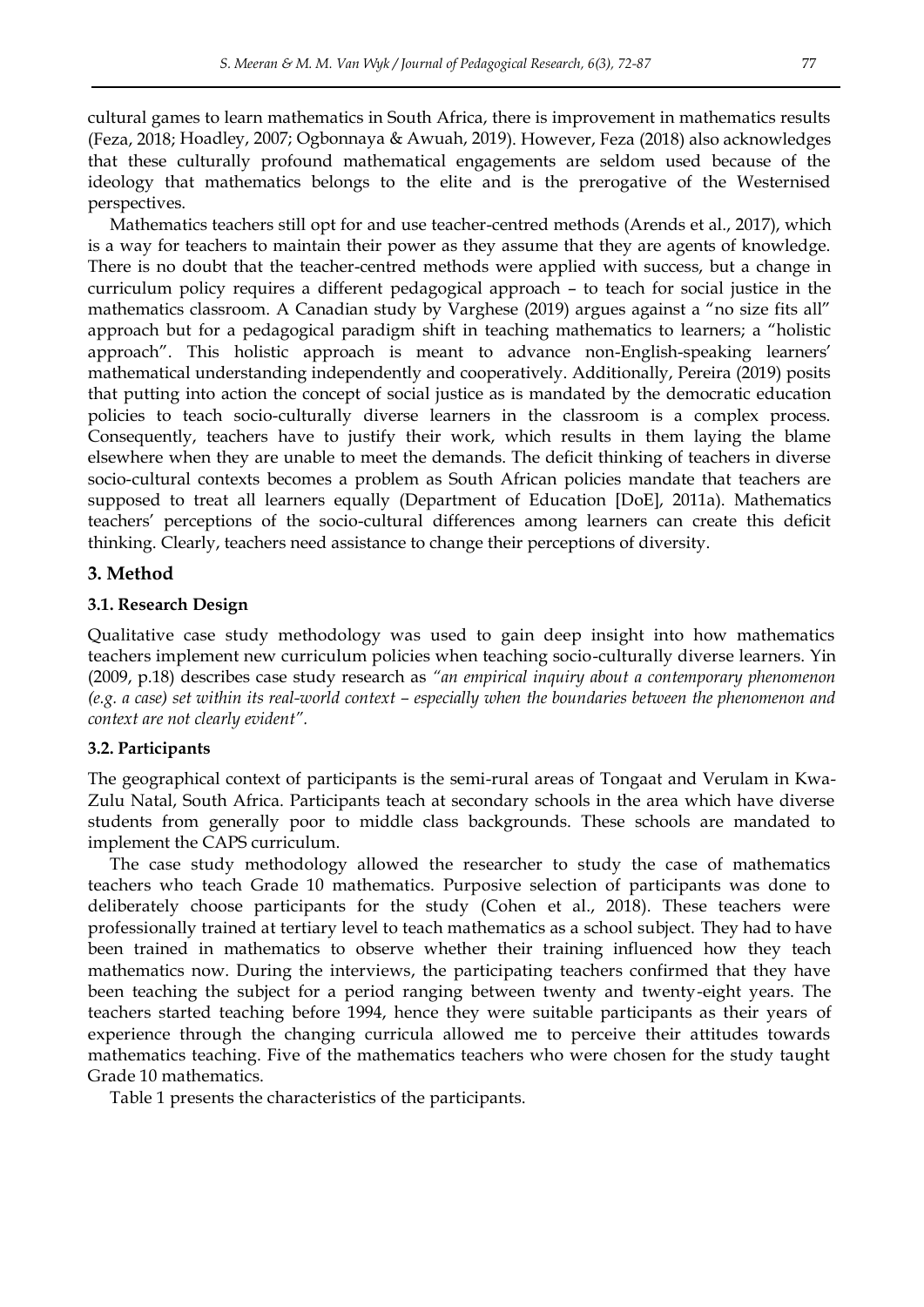| Purticipunt information |                        |          |          |                     |                                                            |
|-------------------------|------------------------|----------|----------|---------------------|------------------------------------------------------------|
|                         | Pseudonyms Designation | Years of | Grades   | Subjects being      | Qualifications                                             |
|                         |                        | service  | teaching | taught              |                                                            |
| Sagie                   | HOD                    | 33       | 9 to 12  | Pure Maths          | JSE (Mathematics, Accountancy)                             |
|                         |                        |          |          |                     | Maths Literacy FDE (Computer Science                       |
| Mala                    | Educator               | 31       |          | 10 to 12 Pure Maths | [SEd (Mathematics, Accountancy)                            |
|                         |                        |          |          |                     | FDE (Mathematics) B. Ed (Hons), M. Ed                      |
| Khan                    | Educator               | 32       | 8 to 12  | Pure Maths          | JSEd (Mathematics),                                        |
|                         |                        |          |          |                     | Maths Literacy BSc, B. Ed (Hons), M. Ed, Ace - Mathematics |
|                         |                        |          |          |                     | Literacy                                                   |
| Patricia                | Educator               | 32       | 8 to 12  | Pure Maths          | JSEd (Mathematics), FDE (Mathematics)                      |
| Charles                 | HOD                    | 33       |          | 10 to 12 Pure Maths | JSEd (Mathematics) FDE (Mathematics)                       |

Table 1 *Participant Information*

#### **3.3. Data Collection and Analysis**

The data collection methods used were individual semi-structured interviews and a focus group interview. Individual semi-structured interviews had the same set of questions, but the questions were sufficiently open-ended to allow for probing (Bertram & Christiansen, 2020). Examples of questions that were asked:

- $\triangleright$  Describe the work you do as a learning mediator with sensitivity to the needs of students. (Probes diversity and attainment in Mathematics)
- Describe ways you develop yourself professionally (probes opportunities for professional development and forms of professional development (workshops, studying, seminars etc.).
- $\triangleright$  What types of assessment is required from you and what types of assessment work do you engage in? (probes the different types of assessment and which types of assessment work is mostly used by the educator with reasons for choices, how remedial and enrichment is done)
- $\triangleright$  Describe how feedback is given to students?

Finally, a focus group interview was held with all participants, which allowed for a group interview based on interview questions that allowed for probing and open discussion (Cohen et al., 2018). These interviews were conducted to assess the perceptions the participating teachers had of the socio-cultural learner diversity in their classroom. Verbatim recordings of the accounts of participants' experiences were done with a digital audio recorder to ensure the validity and correctness of the captured data. The participants were also afforded an opportunity to validate that their views had been captured and reflected correctly. As the article is based on qualitative research, textual analysis was used to analyse the data – where large chunks of information are eventually coded into themes (Cohen et al., 2018). Firstly, the data was transcribed by the researcher to ensure that relevant information was not ignored. Member checking by fellow researchers was done to ensure that the researcher adopted a neutral view and that the data was trustworthy. Thereafter, participants were given the transcripts to read, to guarantee that their views were correctly recorded. The data was then scrutinised to look for data which the themes were based on. The themes corresponded to how mathematics teachers perceived learners with socio-cultural differences as they worked through the number of curricula changes. We applied a credible case study research method aligned to the research questions, the sampling, the data collection process and member checking of the data collected – and interpretations – as "thick descriptions of phenomenon to achieve data triangulation" (Connelly, 2016; Nowell et al., 2017).

This scientific process is based on how the authors complied and assured that the data collected are credible, transferrable, dependable, and confirmable as trustworthy and valid (Cohen et al., 2018). In this study, we employed principles of trustworthiness. The data collected from the participants is a "true reflection of participants' narratives" and the detailed description of how data was transcribed is aligned to the themes identified in the study.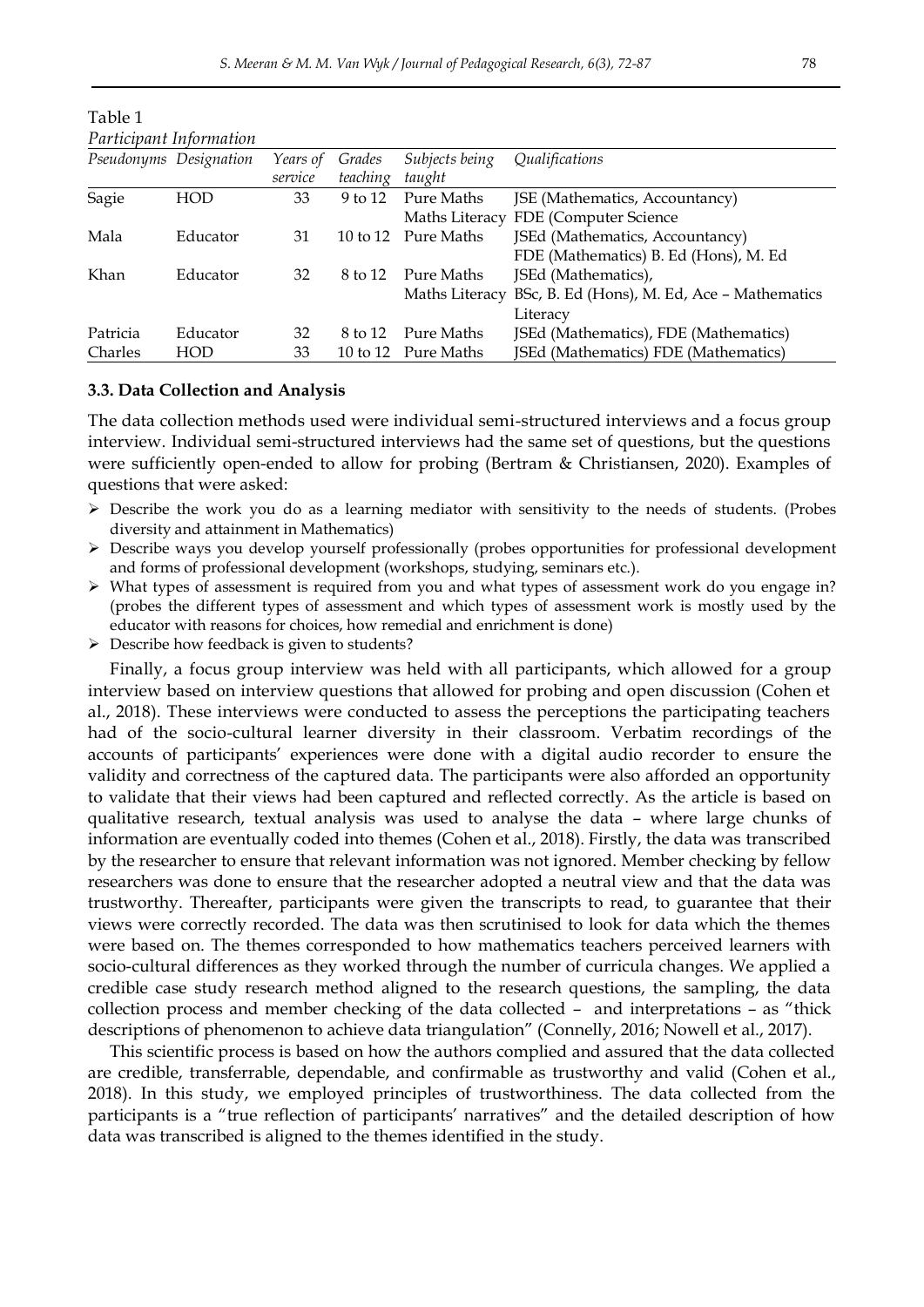## **3.4. Ethical Considerations**

Before the study, ethical clearance was granted. Before and during the interviews, participants were informed that ethical clearance was obtained and that they were free to withdraw from the study at any time, should they feel uncomfortable. The university policy stipulated confidentiality and adherence to protection of participants' identity before, during and after the interview sessions. For ethical reasons and to protect the identity and confidentiality of the participants, pseudonyms were used, namely Patricia, Khan, Mala, Charles, and Sagie.

## **4. Findings**

From the individual semi-structured interviews and the focus group interview with these mathematics teachers, four themes emerged:

- Language deficiencies create a barrier to mathematics learning
- Learners are apathetic towards mathematics
- Socio-cultural differences could be a hindrance to curriculum implementation
- Mathematics should be taught according to the ability of learners

## **4.1. Language Deficiencies Create a Barrier to Mathematics Learning**

It is evident that all participants need assistance with teaching mathematics to socio-culturally diverse learners who are mostly English Second Language [ESL] students. All the participants indicated that English is the language of instruction in the schools where they teach. In particular, Patricia mentioned:

Students find the abstract sections very difficult, especially when dealing with algebraic expressions, such as letters and numbers. They just cannot relate to it. We have students from poor socioeconomic backgrounds with language barriers as well, so it is difficult to grasp abstract concepts.

This participant finds it difficult to teach abstract sections in mathematics to learners who have language barriers. She explained how language may create barriers to grasping abstract concepts. Most of the learners whom she teaches are ESL learners. Her perception is that learners who have language barriers are those who come from poor socio-economic backgrounds. In her interviews she repeats an issue of language with reference to the implementation of changing curriculum policies: "Language is a problem. I think, most of them are unable to interpret the questions, so I have to explain to them."

Khan agrees with her that language is an important dimension when teaching mathematics for understanding: "I have students in grade 10 who cannot spell words like house, home, are, correctly. This impacts on the understanding of maths problems."

With reference to the latter, problem solving is a criterium of democratic curriculum policies in South Africa. Subsequently, Khan experiences challenges when teaching problem solving because of language barriers in his mathematics classes. His statement also alludes to him needing culturally responsive education skills to help him cope with the language barriers.

According to another participant, Mala, the difficulties in English are the reason for her struggles to teach mathematics to learners from diverse socio-cultural backgrounds. She also alluded to the issue of understanding mathematical language through word problem exercises. However, her learners are able to understand and apply the mathematical language. She echoes sentiments:

But with problem solving they find it difficult to interpret the problem but if I just gave them an equation and say solve for x, they would be able to. If I presented that in a problem form, where they had to work out what that equation is before solving, they cannot work out the equation. So, it is the translation from English to maths that they find difficult.

It becomes clear that the teaching mathematics, which is a language in itself as it has its own form of symbols, is more difficult with issues such as language. While she is able to identify where the issue is, Mala is unable teach problem solving to all learners as she has not yet found strategies to make problem solving easier for ESL learners to grasp. Hence, it can be assumed that teachers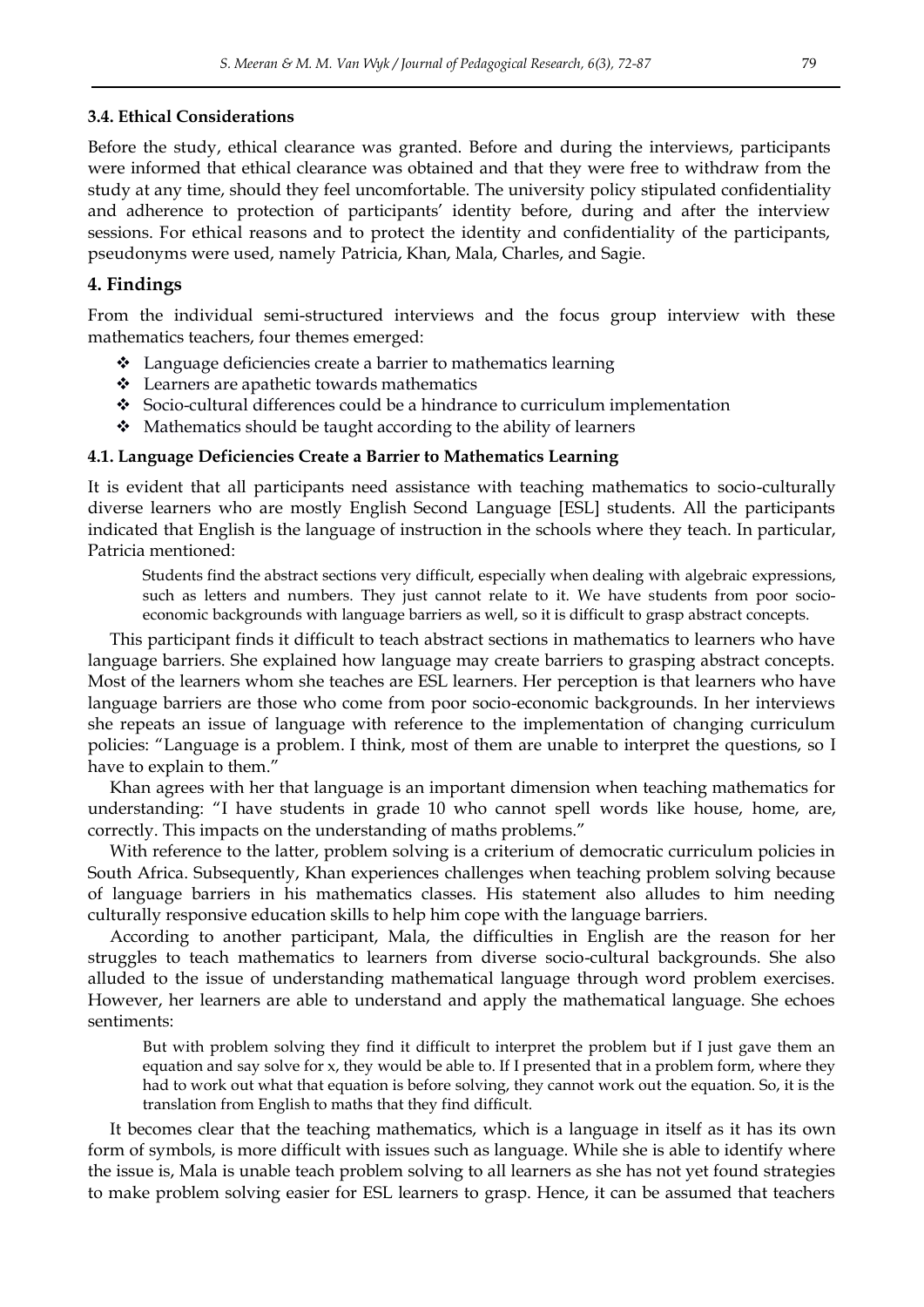require interventions to teach mathematics to ESL learners from socio-culturally diverse backgrounds in their classroom.

#### **4.2. Learners are Apathetic towards Mathematics**

The teachers who were interviewed strongly voiced their concerns about the apathy towards mathematics, which results in poor discipline of the socio-culturally diverse learners whom they teach.

Patricia in particular was outspoken about the discipline issues she experiences when trying to implement new curriculum policies in the classroom. She teaches culturally diverse students who come from very poor socio-economic backgrounds. In this regard, she stated:

We cannot even mark students" books because when marking one book the other students cause a problem in the class. The students do not show interest, like if I try to motivate them for e.g. in a section on congruence which needs practical work where they need a pair of scissors for cutting, I will not do it in my class because of discipline problems.

To Patricia, implementing learner-centred strategies in her classroom is problematic. She attributes her inability to implement such strategies to the poor discipline of the socio-culturally diverse learners in her classroom – hence her perception that learners are apathetic to mathematics. Interaction is what Patricia needs is – and for her to be able to interact with the learners, culturally responsive training is required.

Khan also stated that "I have 40 to 45 students in a class. That is quite a number to teach and to control, especially, when you want to implement a new curriculum that asks for individual attention." This shows that he wants to implement the new curriculum and to provide individual attention; however, the large number of diverse learners in his classroom is a deterrent. As his statement clearly shows, Khan prefers a teacher-centred approach. There is, therefore, a suggestion that he should rather use teacher-centred strategies.

Mala stresses student apathy as her main issue when implementing new policies. She says, "They have already resigned themselves to the notion that this is a difficult subject." This teacher expresses her frustration with the apathy of the socio-culturally diverse learners in her classroom: "For me that is stressful as basic instruments, like a pencil, a child will not have. I am thinking that construction will be a nightmare to teach them without maths sets*.* It is quite clear that implementing new strategies in the classroom has become a trial for this teacher as her learners do not have the necessary equipment to carry out the lesson. Patricia agrees with Mala with regard to the discipline issues and the apathy that socio-culturally diverse learners display. She underlined that:

I find it difficult to cope because it is too stressful. My health has deteriorated because of that. The teaching part of it is good but the kind of students we have, their attitudes, discipline, problems, I cannot cope with it. It's becoming too much.

For Patricia the situation has thus resulted in her being stressed and developing health issues. It can be assumed that what Patricia and the other participants need are strategies to work with diverse learners that would encourage the participation and enthusiasm of learners.

#### **4.3. Socio-cultural Differences as a Hindrance to Curriculum Implementation**

The participants believe that the multicultural and socio-economic home contexts that students come from influence the implementation of the democratic mathematics curricula. Mala"s interview best reflects their views. Mala asserted that.

As much as I try, it is difficult to bring in everyday problems into the curriculum. As for students, because of their different home contexts and their social backgrounds, it is not a universal thing like going for a holiday for e.g. and flying and this is what it costs for one person and two people. The African students are shy to bring something from their culture into the class, but I think that they think it is a backward way of thinking because they do not share it very easily.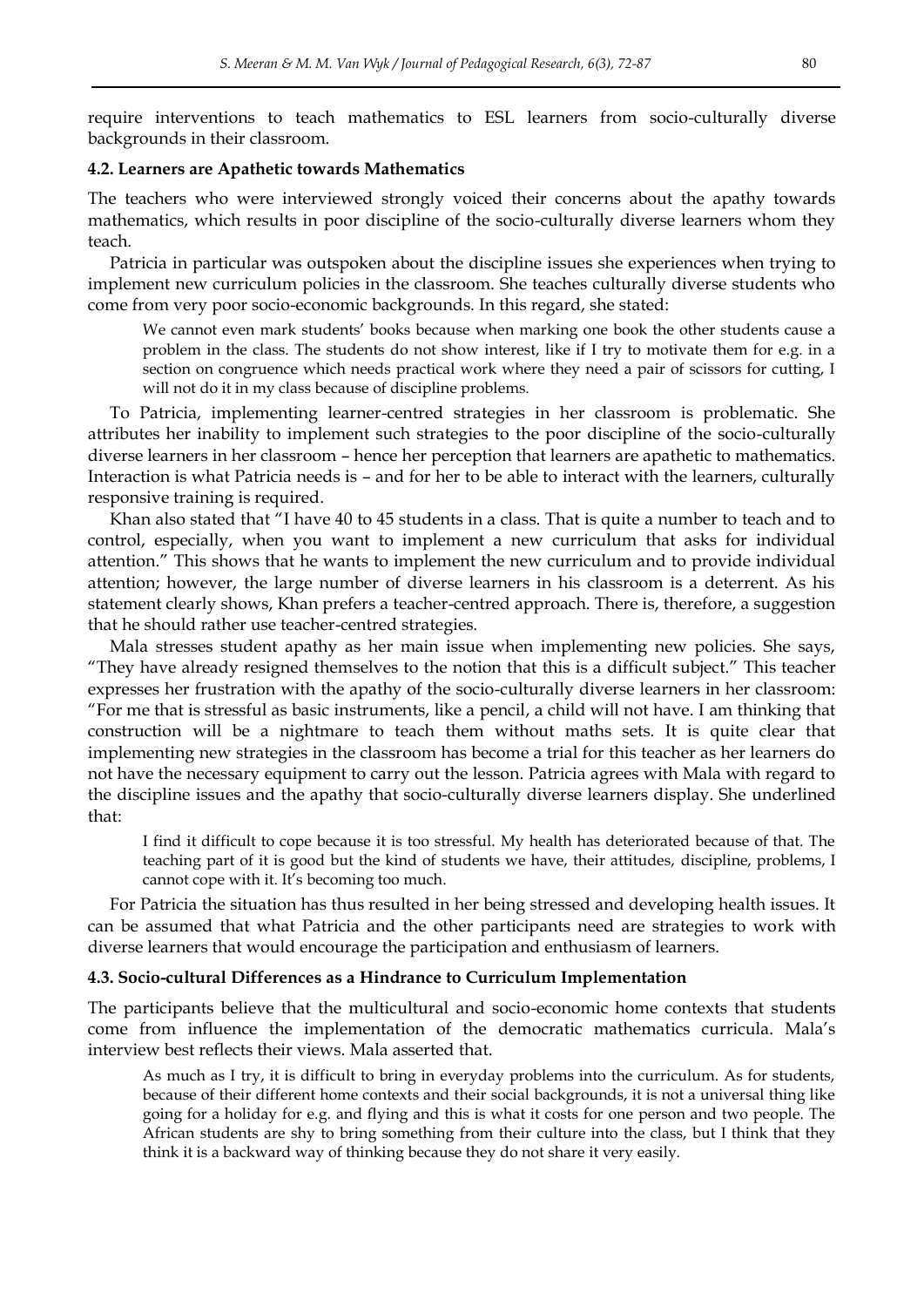Mala reveals her inability to create an environment which she believes meets the needs of the diverse students in her classroom. It is apparent that one of the needs of the democratic curriculum is to use the everyday knowledge of learners, which she tries to incorporate. She finds that African students are uncomfortable about bringing items from their culture into the classroom. She presumes that this is a backward way of thinking for the African learners. Mala"s statement validates that she does not understand the socio-cultural differences of her learners. While she is trying to incorporate the culturally responsive methods of teaching in her classroom, it seems that she lacks the knowledge of how to do it.

In her interview, Patricia stated that:

It is very difficult for us. Many students don"t complete their homework. As a result, our syllabus is not completed timeously. So, we have to have afternoon classes for matriculants. Because students come from poorer backgrounds, we have to prepare more worksheets to meet their needs.

Patricia feels that teaching diverse socio-cultural learners, especially those from poorer backgrounds, has created more work for her. She is finding it difficult to complete the syllabi of new curriculum policies as she has to take more time for preparation to teach all the learners in her classroom.

#### **4.4. Mathematics should be taught according to the Ability of Learners**

All those interviewed seemed to value mathematics as a high-status subject that only a few learners have the ability to achieve in. Patricia asserted that:

Well, basically I have to discuss all the rules and I do examples with them. Most of the sections are dealt with in this way which is teacher centred. We are not given enough time to do student centred activities. We have to prepare students for exams. I cannot manage to meet the needs of all the students in my class.

Learner-centred strategies are envisaged in all South African democratic curriculum policies for mathematics; however, these strategies seem to be neglected in Patricia's case in order to prepare her students for examinations. This suggests that the good performance of a few learners in mathematics is more important than meeting the diverse needs of all learners in the classroom. Patricia resorts to teacher-centred strategies. This choice of teaching method is also chosen by Charles. Interaction is clearly kept at a minimum. He stated that, "I cannot see why a child should build a bridge or even a cube and show me and get marks for it. It doesn't show me any mathematical knowledge at all." Charles is adamant that learner-centred strategies are not required in mathematics. He feels that the projects that students have to do in mathematics involve no mathematical knowledge. His perception of how mathematics is taught shows that Charles may require extensive training in meeting the needs of the democratic curriculum that requires learnercentred strategies directed at the needs of the socio-culturally diverse learners in his classroom. His perceptions indicate that he is book orientated and augments his belief that the outdated methods of teaching mathematics are still relevant in the new democratic South African society.

During his interview, Sagie highlighted that:

We have to do specific learning like you know what we have to put all the high- fliers and teach them in one class. This is what we have to do. Otherwise we hold everybody up. Then the others who want to do maths and to stay there then you have to teach at their level to ensure that they at least pass. With the matriculation exams they can at least get their 30, 40, and 50%. You are teaching for them to get at least 60%. A distinction is out of the question. Therefore, as mathematics is important to many careers, we do not want students to drop mathematics and to retain, right through to matric.

Sagie was able to echo all the interviewees when he declared that mathematics is a high-status subject and that his duty is to groom students to get good results. He even suggested that students should be separated according to abilities. It suggests that Sagie is still steeped in how mathematics was taught previously. The suggestion is that the participants need to understand the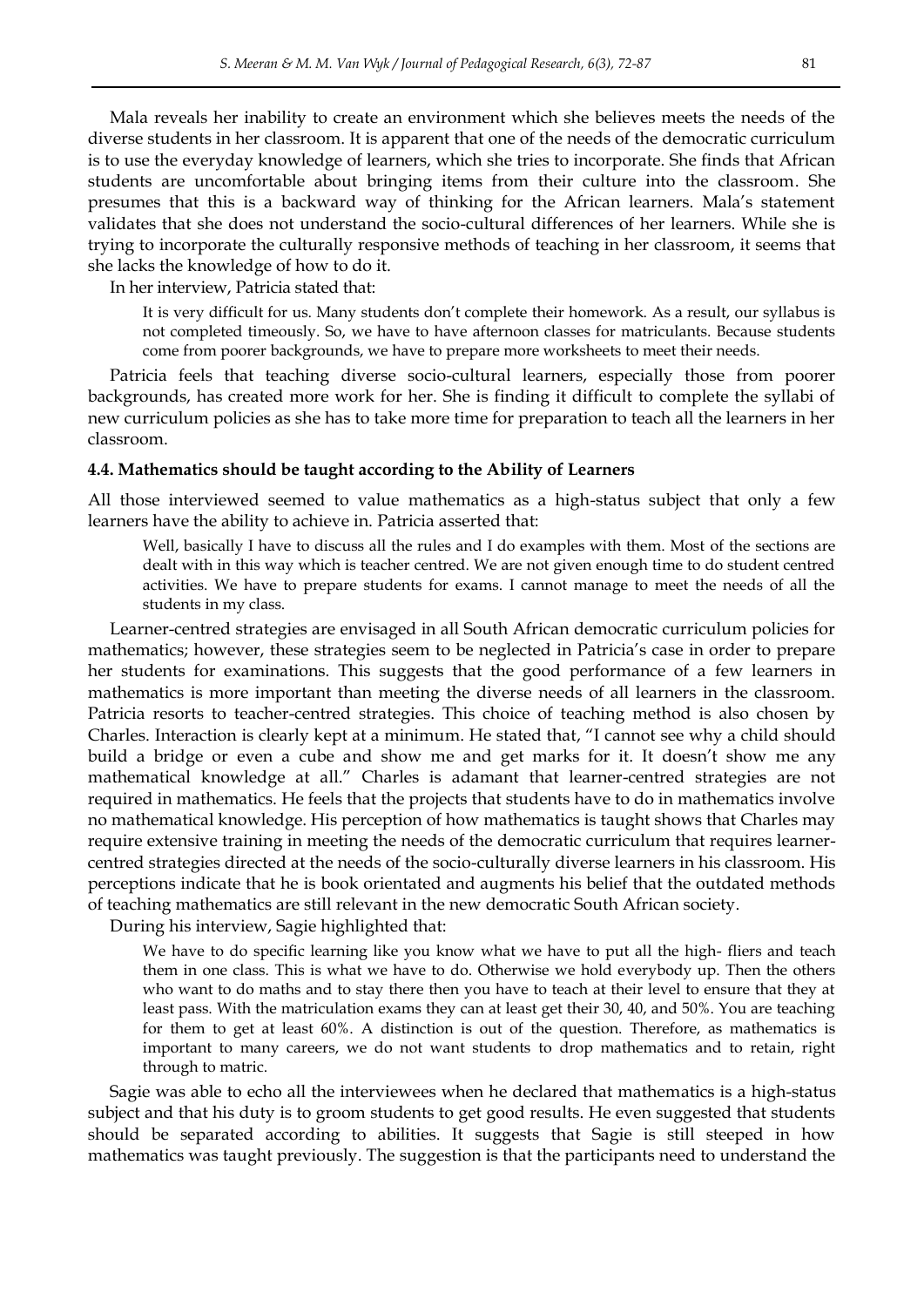needs of the new curricula and they require adequate training to provide an equitable education to all learners.

## **5. Discussion**

This section of the article comprises a discussion of mathematics teachers' views on culturally responsive teaching and how they mitigate the phenomenon of cultural diversity in teaching mathematics.

The first question was formulated to investigate the grade 10 mathematics teachers' perceptions of culturally responsive teaching. The results indicate that the participants in the study need to be empowered in culturally responsive education practices. According to the results, participants perceive the teaching of ESL in mathematics as a challenge. It is evident that the participants struggle to teach the abstract concepts and problem-solving sections in the CAPS mathematics curriculum because of the language barriers and their imposed perception that learners who have language barriers come from lower socio-economic backgrounds. This result has been verified by Ogbonnaya and Awuah (2019) and Reddy et al. (2016), who discovered that ESL students perform worse in mathematics than their English-speaking peers. Accordingly, Boute (2012) and Ladson (1995, 2009) stress that teachers need to have the knowledge, skills and even the dispositions to support socio-cultural diversity (which would include diversity of language) in the classroom. Mala agreed that it remains a challenge in teaching mathematics for students, because of their different home contexts and their social backgrounds. This view is also supported by the seminal work by Bourdieu (1973) which lays the foundation for these findings by suggesting that education converts social hierarchies into academic hierarchies, thus perpetuating the social norms. Furthermore, research has found that South African teachers are not sufficiently supported through professional development workshops (Bansilal & Rosenberg, 2016).

It therefore stands to reason that the teachers who participated in this study need the necessary skills and pedagogical knowledge to meet the language needs of the diverse learners in the classroom. The results revealed that teachers need to be professionally trained to handle such situations – they are not adequately prepared in this regard. South African teachers, according to Bansilal and Rosenberg (2016), lack the pedagogical capacity to deal with cultural diversity. From the perceptions of the participants in this study, it seems that socio-culturally diverse learners who have language barriers lack the necessary cultural capital to do mathematics. Hence, it can be established that there is a need for a culturally responsive education so that teachers understand and respond to the needs of the diverse learners in the classroom.

In summation, the results reveal that the participants perceive socio-culturally diverse learners, especially those who seem to come from different cultures and socio-economic backgrounds as that of the participants, as apathetic towards mathematics – and that this apathy results in poor performance. They use teacher-centred methods as it seems to be more convenient. Hence, there is limited interaction of teachers with learners, which Adams et al. (2016) believe is culturally oppressive. Participants are convinced that learners regard mathematics as a difficult subject. Moreover, they show deficits in pedagogical knowledge. A study done by Stacey (2019) showed the deficiency thinking of a teacher, which is similar to that of the participants in the study. He blames the insufficient abilities of the learners for the poor results. It is apparent that the participants in Stacey's (2019) study and the participants in this study need to change the way they think – and that could be done by implementing culturally responsive pedagogies using cultural knowledge to engage learners, which has been advocated by Bonner et al. (2018) as well as Walter (2018). Therefore, the argument is that for culturally responsive pedagogical training and other initiatives to be successful, there needs to be a change in the perceptions of teachers in the way they respond to culturally diverse learners. Teachers need to create equitable opportunities for learning for all learners.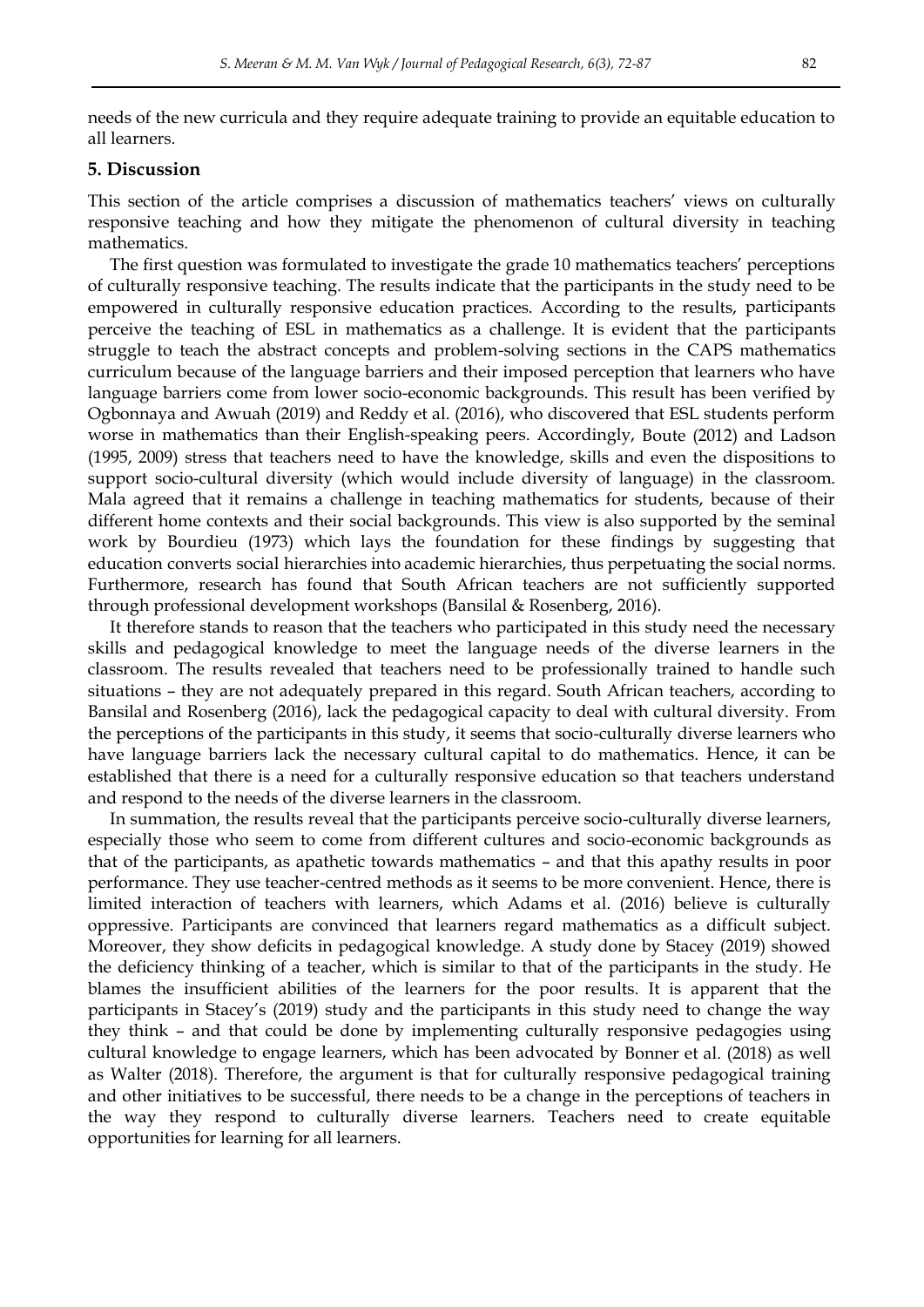The participants believe that mathematics is a high-status subject that is limited to only a few, according to the second question, which intended to establish how mathematics teachers mitigate socio-cultural diversity in the subject. Therefore, they concentrate on those few learners by resorting to teacher-centred, textbook-based knowledge. This is evident from what Sagie had said: "We must do specific learning like you know what we have to put all the high-fliers and teach them in one *class. This is what we must do. Otherwise, we hold everybody up".* Sagie even suggests separating students according to their abilities. It shows his deficit thinking as he wants to move away from a social justice curriculum that meets the needs of the socio-culturally diverse learners in his classroom, to one where preference is given to "high-fliers". It could be deduced that these teachers were pressed to cover the CAPS mathematics curriculum. Furthermore, interaction is kept at a minimum. One participant even resorts to separating learners according to their abilities. There seems to be a belief that socio-cultural differences influence the abilities that learners have in mathematics. The perceptions that teachers have of the learners whom they teach demonstrate their misconceptions of the learners who are not of the same culture and socio-economic background as them. One of the requirements of transformative policies is to use relevant, contextualised knowledge (DoE, 2011b), which Mala finds difficult to do. Socio-culturally diverse learners can identify with problems that are phrased this way – and understand the mathematical content better. Chahine (2018) as well as Bonner et al. (2018) mention that the beliefs and the biases that teachers have contribute to their deficit thinking. It seems that when the teachers struggle to meet the requirements of the democratic curriculum policy, they will, as Patricia says, "*… basically use chalk and talk to teach."*. These teachers go back to the teaching methods that they were most familiar with. It is also apparent that Patricia does not interact enough with her learners as she prefers the use of printed media. Arends et al. (2017) stress that there is not enough interaction between teachers and learners, and consequently the learners perform poorly in mathematics. It also shows the teacher"s deficit thinking as she believes that printed media will take the place of direct interaction. Professional development is needed because, as Boutte (2012) and Ladson-Billings (1995; 2009) claim, the teachers in this study do not have the necessary skills to meet the needs of the socio-culturally diverse learners in their classroom. The teachers' cultural capital is evident here and shows how they perceive learners that are different to them.

This theme suggests that mathematics teachers perceive mathematics as a high-status subject and rely on performance, instead of focusing on the needs of the varied learners in their classrooms. As stated earlier, Patricia resorts to teacher- centred methods which she is familiar with, and which she had applied with success in teaching mathematics. Her statement suggests that for her, performance is most important. Perhaps the teacher"s cultural perceptions of presuming that only certain learners who have the cultural capital can do mathematics (Bourdieu, 2007; Harding-DeKam, 2014; Lubis, et al., 2021), influence their performance in mathematics. In this way she is unable to meet the socio-culturally diverse needs of all the learners in her classroom. Furthermore, teachers are under pressure to complete the syllabus so that students can prepare for the examination. We now see that even though there are democratic curriculum policies, there is still a focus on completion of the syllabus for examination purposes. Quantity rather than quality seems to be valued here. Beets (2012) as well as Hanushek and Rivkin (2012) point out that teachers are accountable for learners' achievement. With the pressure put on them, no wonder teachers resort to the familiar "banking method" which ultimately pursues the goals of the dominant social class in possession of the necessary cultural capital. This depicts what Chahine (2018) and Bonner et al. (2018) found in their studies that teachers" beliefs and biases culminate in their deficit thinking when working with socio-culturally diverse learners who also have diverse academic abilities. It therefore becomes a power relationship, as pointed out by Soldaat (2019). It seems that the teachers in this study subscribe to cultural capitals that favour those students who have the correct status, culture and the ability to succeed (Bourdieu, 1977). Some CRT strategies that mathematics teachers can use are traditional meals and indigenous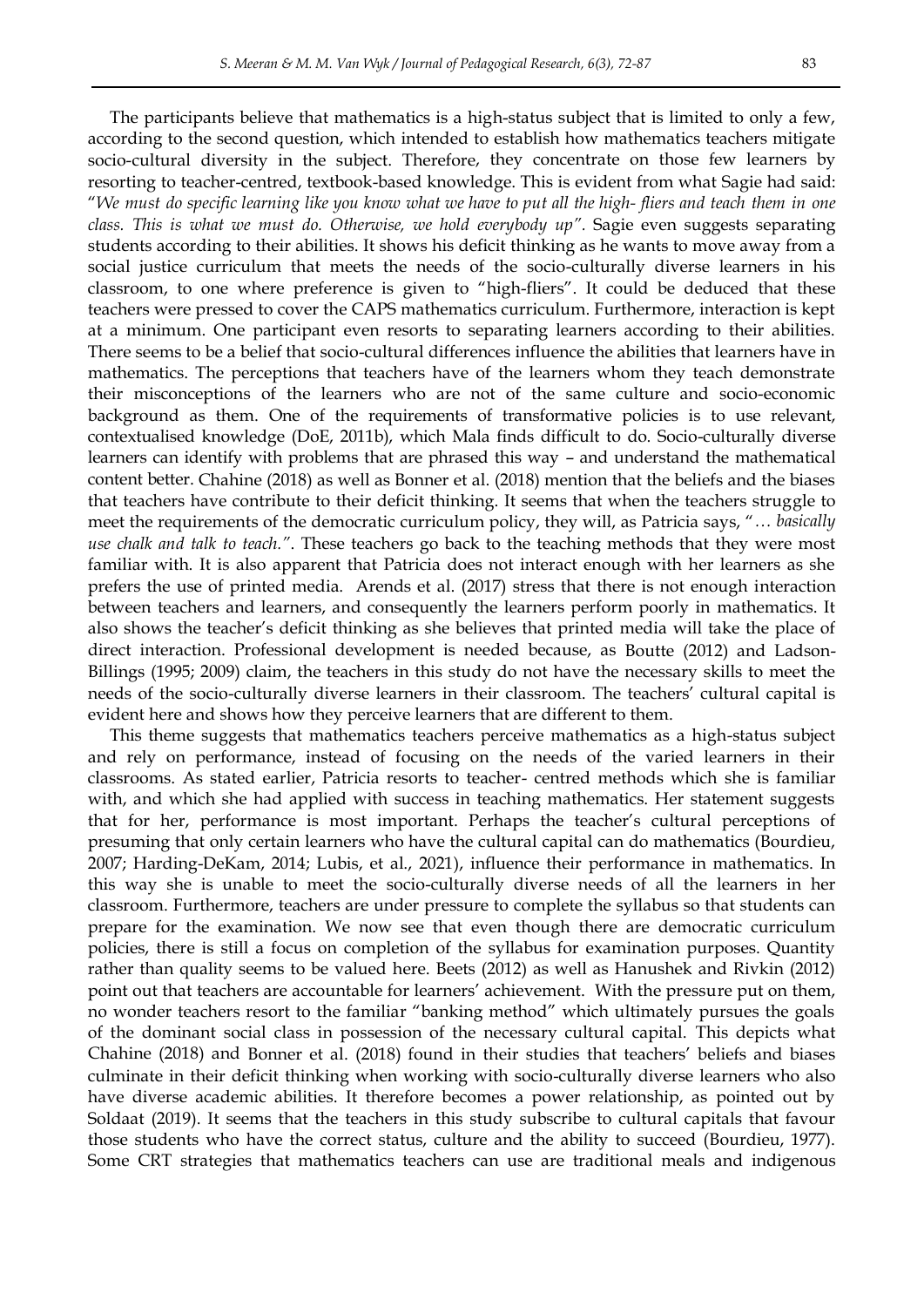games as ethnomathematics strategies (Riberio et al., 2020) as well as cultural artefacts (Garcia-Olp et al., 2022; Imswatama & Lukman, 2018; Mania & Alam 2021).

## **6. Conclucions**

The aim of this paper was to explore the perceptions of mathematics teachers when implementing curriculum policies in their teaching of socio-culturally diverse learners. Their perceptions of learners' socio-cultural backgrounds emerged in the way the teachers perceive diversity, which should be considered. In this study, the mathematics teachers showed a socio-cultural deficit which is contradictory to equitable education prerogatives to provide a quality education that is inherent in the South African democratic policies.

The results of the investigation depicted the challenges that interviewees had in overcoming the language barriers of the diverse learners when new curriculum policies in mathematics were implemented. Furthermore, the teachers lacked adequate training in culturally responsive methods and their backgrounds allowed them to associate learners' poor understanding of mathematics with learner apathy. Additionally, participants blamed the cultural and socioeconomic backgrounds of the learners for their failure in meeting the democratic policy demands. Finally, the mathematics teachers in the study perceived mathematics to be a high-status subject in which only a few learners will be able to achieve good results. Hence, the findings demonstrate that the perceptions of the mathematics teachers in the study on socio-culturally diverse learners influence how they implement the curriculum.

Although the findings of this small sample based only in Kwa-Zulu Natal cannot be generalised to all mathematics teachers in South Africa, further investigations can be carried out, with a bigger sample from other provinces. The recommendation is that policy makers and teacher education institutions should invest in professional development workshops in culturally responsive pedagogies for mathematics teachers to overcome their socio-cultural deficit thinking. With poor performance in mathematics being a general problem, if there is a development of an unbiased view that all learners can understand and pass mathematics, then mathematics results may improve. Further research in exploring ethnomathematics as a culturally responsive teaching strategy will reveal new dynamics in socio-cultural deficit thinking.

**Acknowledgements.** We would firstly like to acknowledge the participants for their worthwhile contributions. Secondly, we are thankful to the peer reviewers and editors of the journal for their valid suggestions to improve this paper.

**Author contributions:** All authors have sufficiently contributed to the study, and agreed with the results and conclusions.

**Funding:** No funding source is reported for this study.

**Declaration of interest:** No conflict of interest is declared by authors.

## **References**

- Adams, M., Bell, L. A., Goodman, D. J. & Joshi, K. Y. (2016). *Teaching for diversity and social justice* (3rd ed.). Routledge.
- Aguirre, J. M., & del Rosario Zavala, M. (2013). Making culturally responsive mathematics teaching explicit: A lesson analysis tool. *Pedagogies: An International Journal, 8*(2), 163-190. <https://doi.org/10.1080/1554480X.2013.768518>
- Aikpitanyi, L. A., & Eraikhuemen, L. (2017). Mathematics teachers" use of ethnomathematics approach in mathematics teaching in Edo State. *Journal of Education and Practice, 8*(4), 34-38.
- Arends, F., Winnaar, L. & Mosimege, M. (2017). Teacher classroom practices and Mathematics performance in South African schools: A reflection on TIMSS 2011. *South African Journal of Education*, *37*(3), 1–11. [https://doi.org](https://doi.org/)[/10.15700/saje.v37n3a1362](https://doi.org/10.15700/saje.v37n3a1362)

Bacchi, C. (2009). *Analysing policy: What's the problem represented to be?* Pearson Education.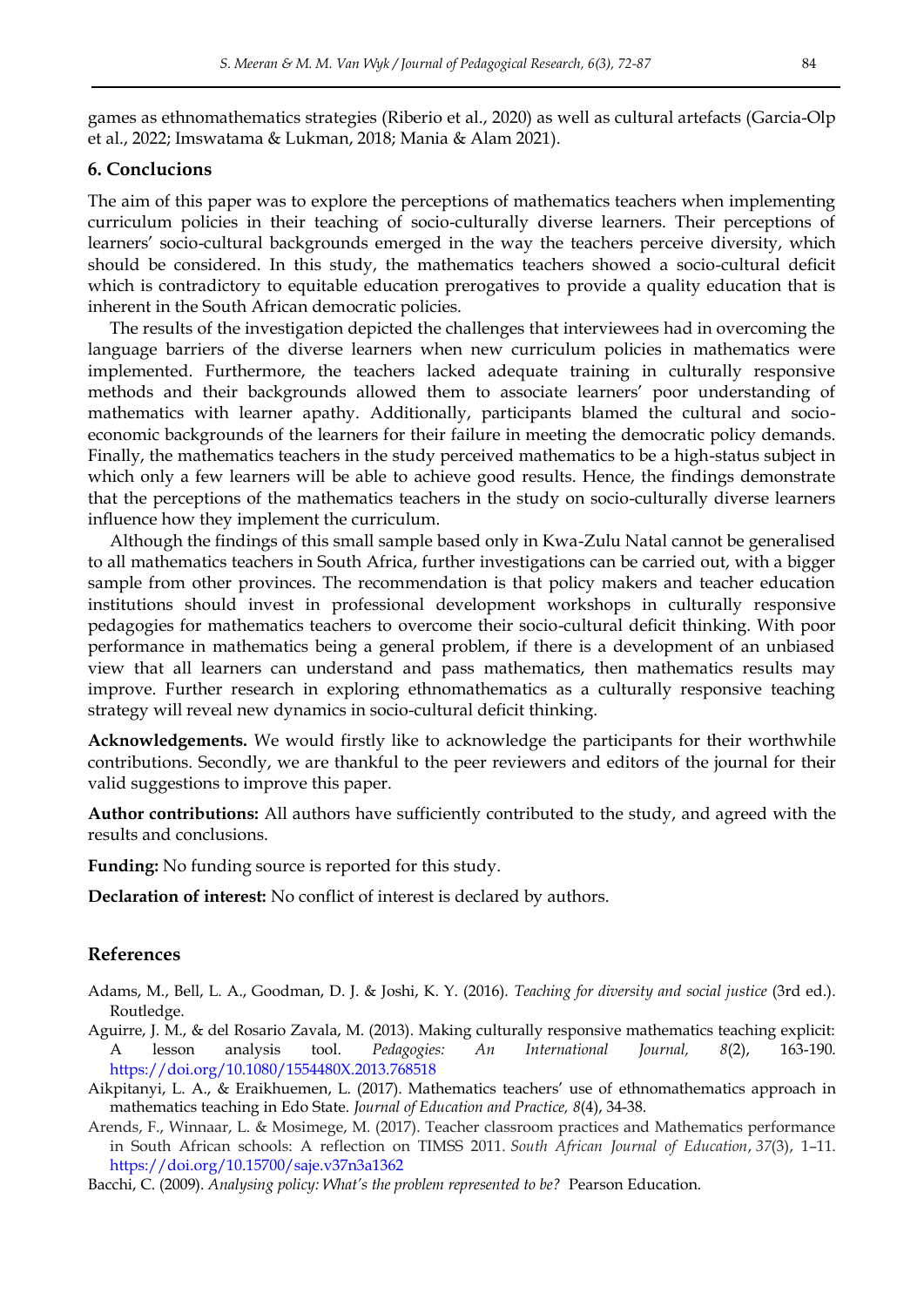- Balamurugan, M. (2015). Ethnomathematics; an approach for learning mathematics from multicultural perspectives. *International Journal of Modern Research and Reviews*, *3*(6), 716-720.
- Bansilal, L., & Rosenberg, T. (2016). Reflections of South African teachers teaching under adversarial conditions. *Problems of Education in the 21st Century*, *70*, 34-44.
- Beets, P. (2012). An analysis of education assessment policies in South Africa after 1994. *Journal of Social Science, 33*(1), 5–19.<https://doi.org/10.1080/09718923.2012.11893082>
- Bertram, C., & Christiansen, I. (Eds.). (2020). *Understanding research: An introduction to reading research* (2nd ed.). Van Schaik Publishers.
- Bonner, P.J., Warren, S.R., & Jiang, Y.H. (2018). Voices from urban classrooms: Teachers" perceptions on instructing diverse students and using culturally responsive teaching. *Education and Urban Society*, *50*(8), 697–726.<https://doi.org/10.1177/0013124517713820>
- Bosman, A., & Schulze, S. (2018). Learning style preferences and Mathematics achievement of secondary school learners. *South African Journal of Education*, *38*(1), 1–8.
- Bourdieu, P. (1973). The three forms of theoretical knowledge. *Social Science Information*, *12*(1), 53–80.
- Bourdieu, P. (1977). *Outline of a theory of practice* (Vol. 16). Cambridge University Press.
- Bourdieu, P. (1984). *Distinction: A social critique of taste* (Trans. Richard Nice). Harvard University Press.
- Boutte, G. S. (2012). Urban schools: Challenges and possibilities for early childhood and elementary education. *Urban Education*, *47*, 515–550.<https://doi.org/10.1177/0042085911429583>
- Braun, A. (2017). Education policy and the intensification of teachers' work: The changing professional culture of teaching in England and implications for social justice. In S. Parker, K. Gulson, & T. Gale (Eds.), *Policy and inequality in education* (pp. 169–185). Springer. [https://doi.org/10.1007/978-981-10-4039-9\\_10](https://doi.org/10.1007/978-981-10-4039-9_10)
- Can, A. A. (2021). Investigating of Primary School Teacher Candidates' Mathematics Teaching Performance According to Peer Assessments: Example of Teaching Practice. *International Journal of Progressive Education*, *17*(1), 129–144. <https://eric.ed.gov/?id=EJ1286323>
- Carrim, N. (2017). From teachers to teaching: Locating teachers in pedagogy in the post-apartheid South African education and training system. *Southern African Review of Education, 23*(1), 9–22. [https://hdl.handle.net/10520/EJC-](https://hdl.handle.net/10520/EJC-%20bf030fc83) bf030fc83
- Chahine, I.C. (2018). Exposing the conscious self: Lived problem solving experience in a socio-cultural context. *International Journal of Mathematics Education*, *13*(3), 221–231. <https://doi.org/10.12973/iejme/3880>
- Chronaki, A. & Planas, N. (2018). Language diversity in mathematics education research: A move from language as representation to politics of representation to politics of representation. *ZDM*, *50*(6), 1101- 1111.<https://link.springer.com/article/10.1007/s11858-018-0942-4>
- Cohen, L., Manion, L., & Morrison, K. (2018). *Research methods in education*. Routledge.
- Connelly, L.M. (2016). Trustworthiness in qualitative research. *Medsurg Nursing, 25*(6), 435–436.
- D'Ambrosio, U. (1984). Socio-cultural bases for mathematical education. In M. Carss (Ed.), *Proceedings of the Fifth International Congress on Mathematical Education* (pp. 1-6). Birkhauser. [https://doi.org/10.1007/978-](https://doi.org/10.1007/978-1-4757-4238-1) [1-4757-4238-1](https://doi.org/10.1007/978-1-4757-4238-1)
- Davidson DM (2000). *An ethnomathematics approach to teaching language minority students.* Center for excellence in education, North American University.
- Deem, R., & Lucas, L. (2007). Research and learning cultures in two contrasting UK policy contexts: Academic life in education departments in five English and Scottish universities. *Higher Education, 54*, 115–133.
- Department of Education [DoE] (2011a). *Guidelines for responding to learner diversity in the classroom through curriculum and assessment policy statements*. Government Printer.
- Department of Basic Education [DoE] (2011b). *Curriculum assessment policy statement*. Government Printer. Dumais, S. A. (2006). Early childhood cultural capital, parental habitus, and teachers" perceptions. *Poetics*, *34*(2), 83-107. <https://doi.org/10.1016/j.poetic.2005.09.003>
- Feza, N.N. (2018). Black students" rich mathematical experiences: mathematics concepts and Xhosa cultural games for reception class. In D. Farland-Smith (Ed.), *Early childhood education* (pp. 1-16). Intech Open. <https://dx.doi.org/10.5772/intechopen.73467>
- Flanagan, W. G. T. (2014). *Creating authentic learning environments in a grade 10 Economics classroom via a progressive teaching design* [Unpublished master"s thesis]. University of South Africa. <http://hdl.handle.net/10500/19574>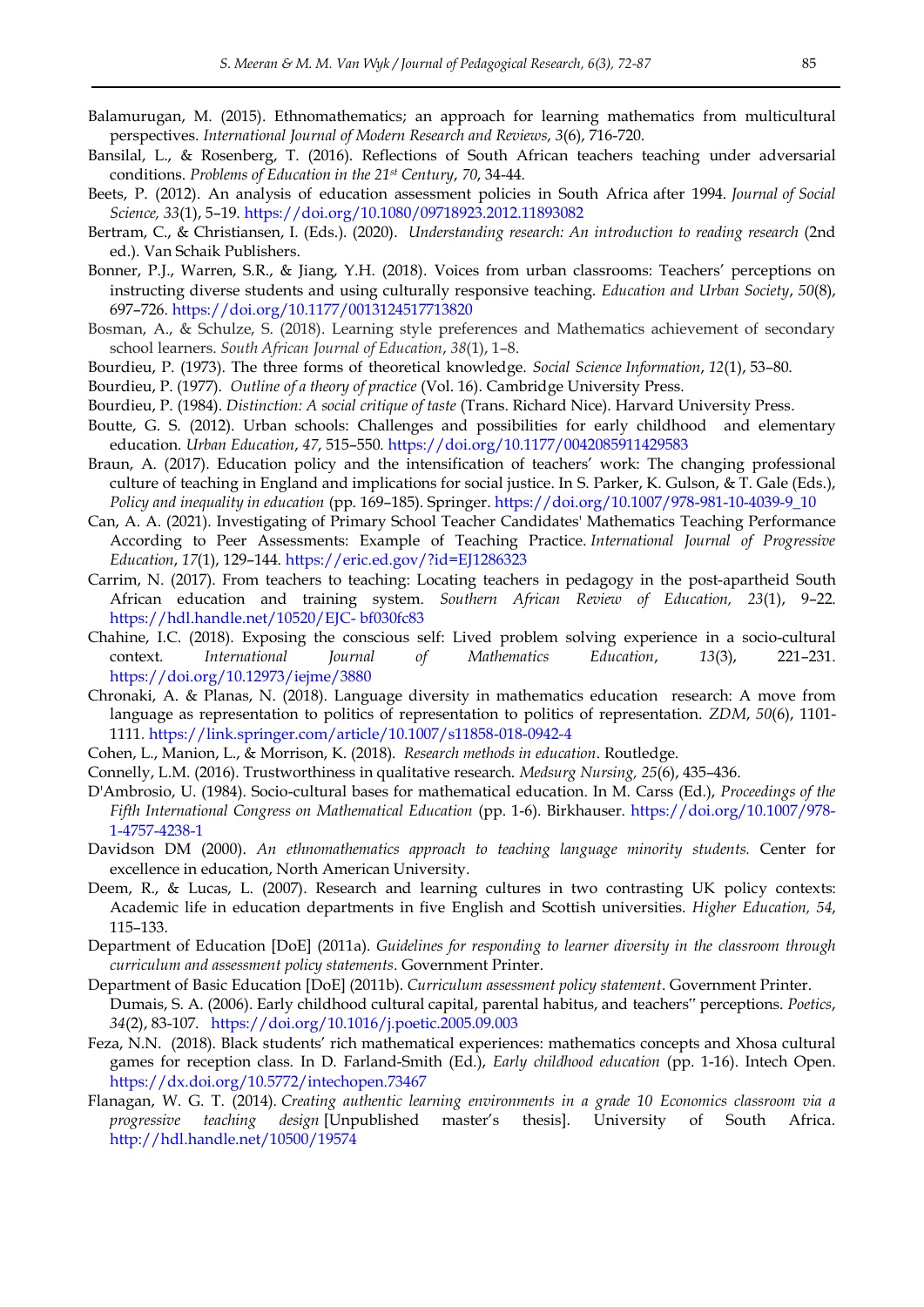- Garcia-Olp, M., Nelson, C., & Saiz, L. (2022). Decolonizing mathematics curriculum and pedagogy: indigenous knowledge has always been mathematics education. *Educational Studies*, *58*(1), 1-16. <https://doi.org/10.1080/00131946.2021.2010079>
- Gay, G. (2010). Acting on beliefs in teacher education for cultural diversity. *Journal of teacher education*, *61*(1- 2), 143-152[. https://doi.org/10.1177/0022487109347320](https://doi.org/10.1177/0022487109347320)
- Gay, G. (2018). *Culturally responsive teaching: Theory, research, and practice*. Teachers College Press.
- Govender, S. (2018). South African teachers" perspectives on support received in implementing curriculum changes. *South African Journal of Education*, *38*(1). https://doi.org[/10.15700/saje.v38ns2a1484](https://doi.org/10.15700/saje.v38ns2a1484)
- Hanushek, E. A., & Rivkin, S. G. (2012). The distribution of teacher quality and implications for policy. *Annual Review of Economics*, *4*(1), 131-157. [https://doi.org/10.1146/annurev-economics-080511-](https://doi.org/10.1146/annurev-economics-080511-111001) [111001](https://doi.org/10.1146/annurev-economics-080511-111001)
- Harding-DeKam, J. L. (2014). Defining culturally responsive teaching: The case of mathematics. *Cogent Education*, *1*(1), 972676. <https://doi.org/10.1080/2331186X.2014.972676>
- Hoadley, U. (2007) The reproduction of social class inequalities through mathematics pedagogies in South African primary schools. *Journal of Curriculum Studies*, *39*(6), 679–706. <https://doi.org/10.1080/00220270701261169>
- Imswatama, A., & Lukman, H. S. (2018). The effectiveness of mathematics teaching material based on ethnomathematics. *International Journal of Trends in Mathematics Education Research*, *1*(1), 35- 38. <https://doi.org/10.33122/ijtmer.v1i1.11>
- Keazer, L., & Nolan, K. (2021, February 11-13). *A tool for reflection: mathematics teacher educators growing their culturally responsive pedagogies* [Paper presentation]. 25th Annual Conference of the Association of Mathematics Teacher Educators (AMTE), [Virtual conference].
- Ladson-Billings, G. (1995). Toward a theory of culturally relevant pedagogy. *American Educational Research Journal*, *32*(3), 465-491.<https://doi.org/10.3102/00028312032003465>
- Ladson-Billings, G. (Ed.). (2009). *The dreamkeepers: Successful teachers of African American children (2nd Ed.)*. Jossey-Bass.
- Lekgoathi, S.P. (2010). The History workshop, teacher development and outcomes-based education over the past seven years. *African Studies, 69*(1), 103–123.<https://doi.org/10.1080/00020181003647223>
- Long, C., & Nyoni, P. N. (2021). The Dynamics of Inclusivity in Teaching and Assessing Mathematics for Lower Grade Learners. In S. Ndlovu & P. Nyoni (Eds.), *Social, Educational, and Cultural Perspectives of Disabilities in the Global South* (pp. 101–115). IGI Global.<https://doi.org/10.4018/978-1-7998-4867-7.ch007>
- Lubis, A. N. M. T., Widada, W., Herawaty, D., Nugroho, K. U. Z., & Anggoro, A. F. D. (2021). The ability to solve mathematical problems through realistic mathematics learning based on ethnomathematics. *Journal of Physics: Conference Series, 1731*.
- Luneta, K. (2015). Understanding students" misconceptions: An analysis of final Grade 12 examination questions in geometry. *Pythagoras*, *36*(1), 1-11.
- Mania, S., & Alam, S. (2021). Teachers' perception toward the use of ethnomathematics approach in teaching math. *International Journal of Education in Mathematics, Science and Technology*, *9*(2), 282-298. <https://doi.org/10.46328/ijemst.1551>
- Meeran, S. (2017). *Influence of new curriculum policies on mathematics teachers' Work* [Unpublished doctoral dissertation]. University of Kwa-Zulu Natal.
- Nolan, K., & Keazer, L. (2019). Learning through/about culturally relevant pedagogy in mathematics teacher education [Paper presentation]. Eleventh Congress of the European Society for Research in Mathematics Education (CERME-11). Freudenthal Group & Freudenthal Institute, Utrecht University and ERME.
- Nolan, K., & Keazer, L. (2021a). Mathematics teacher educators learn from dilemmas and tensions in teaching about/through culturally relevant pedagogy. In M. Goos & K. Beswick (Eds.), The learning and development of mathematics teacher educators: international perspectives and challenges (pp. 301- 319). Springer.
- Nolan, K. & Keazer, L. (2021b). Developing as culturally responsive mathematics teacher educators: Reviewing and framing perspectives in the research. *International Journal of Humanities Social Sciences and Education*, *8*(9), 151-163. [https://doi.org/10.20431/2349-](https://doi.org/10.20431/2349-%200381.080901) 0381.080901
- Nowell, L.S., Norris, J.M., White, D.E. & Moules, N.J. (2017). Thematic analysis: Striving to meet the trustworthiness criteria. *International Journal of Qualitative Methods*, *16*(1), 23–26. <https://doi.org/10.1177/1609406917733847>